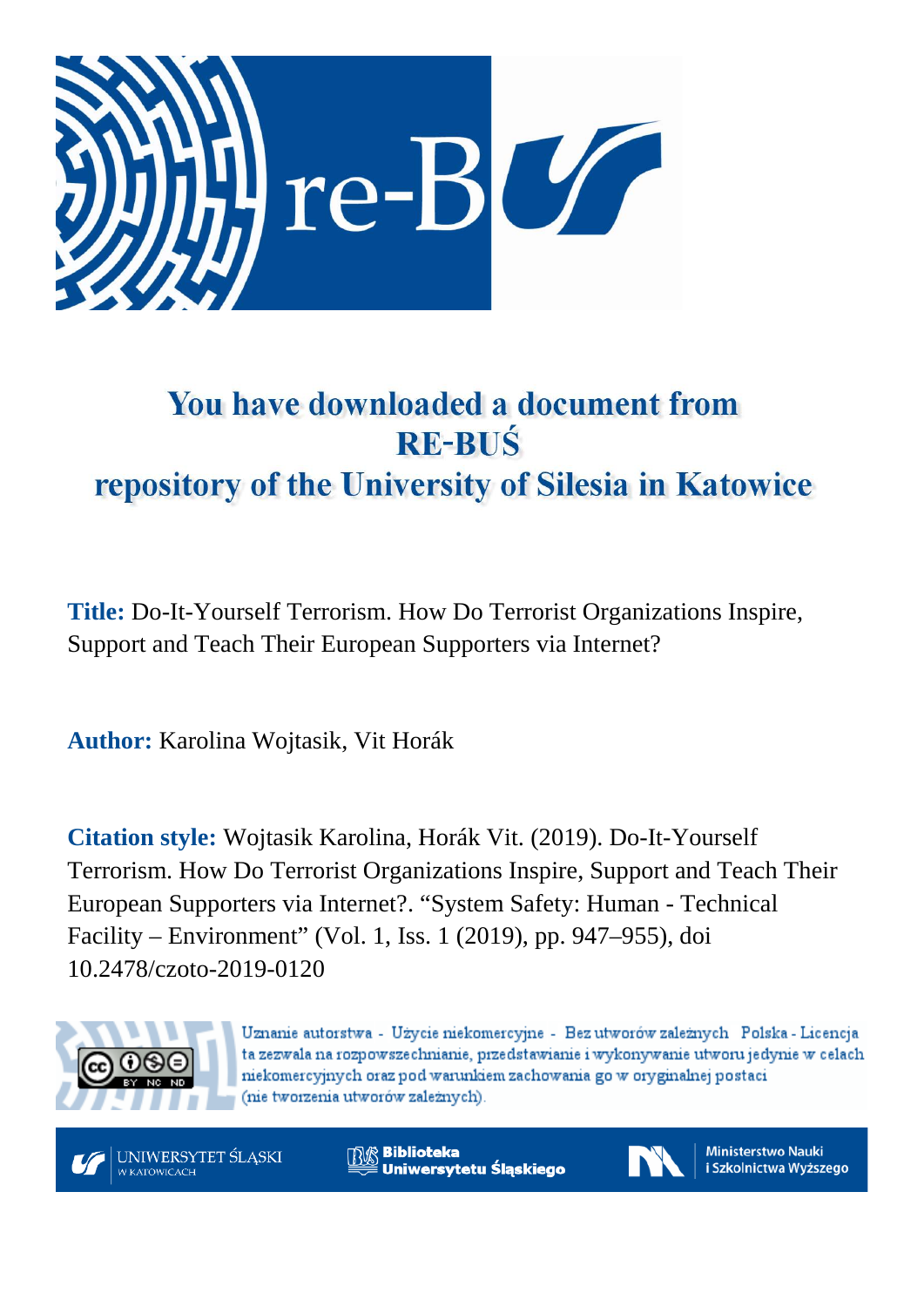

# **DO-IT-YOURSELF TERRORISM. HOW DO TERRORIST ORGANIZATIONS INSPIRE, SUPPORT AND TEACH THEIR EUROPEAN SUPPORTERS VIA INTERNET?**

doi: 10.2478/czoto-2019-0120 Date of submission of the article to the Editor: 05/11/2018 Date of acceptance of the article by the Editor: 28/12/2018

**Karolina Wojtasik**<sup>1</sup> – *orcid id: 0000-0000-0002-1215-5005* **Vit Horák**<sup>2</sup> – *orcid id: 0000-0003-2596-0975* <sup>1</sup>Uniwersity of Silesia, **Poland,** *karolina.wojtasik@us.edu.pl* <sup>2</sup>University of Ostrava, **Czech Republic,** *vit.horak@osu.cz*

#### **Abstract**

The following paper is a review article. It is an attempt to analyze the most widely available publications of Salafi terrorist organizations addressed to European supporters. This article concentrates primarily on publications describing tactics related to committing acts of terror on civilian population. Organizations like AQ and ISIS suggest launching attacks using the most available resources (attack using a knife or a sharp tool, arson, ramming with a vehicle), constructing various kinds of IED (pipe bomb, pressure cooker bomb), encourage to attack in public and poorly protected places or advise on how to organize a shooting and hostage-taking situation. Moreover, they state bluntly that theft, vandalism or causing major traffic accidents are also actions which can help in the war with infidels. The substantive value of the instructions is questionable – the authors of many of them (e.g. the attack using a knife) have vague idea about equipment and combat. The content of these publications suggests that they are prepared for people relatively young, with no general experience in life and combat training. Terrorist organizations skillfully select passages from Quran and hadiths to find a pseudo religious justification for barbarism and cruelty. Finally, they treat all victims indiscriminately – all infidels deserve to die and killing them is a glorious achievement.

**Keywords:** DIY jihad, terrorist organizations' propaganda, ISIS, AQ, IED

### **1. INTRODUCTION**

Globalisation and the development of the Internet triggers various consequences. One of the negative results of the development of modern technologies is exploitation of the Internet by terrorist organisations. AQ (al-Qaeda), AQAP (al-Qaeda in the Arabian Peninsula) and ISIS (the Islamic State) have mastered new technologies and use the Internet to publish their own informational and journalistic materials as well as spread propaganda and instructional publications (Bari Atwan, 2015). The propaganda activity of these organisations which takes place in the Internet is a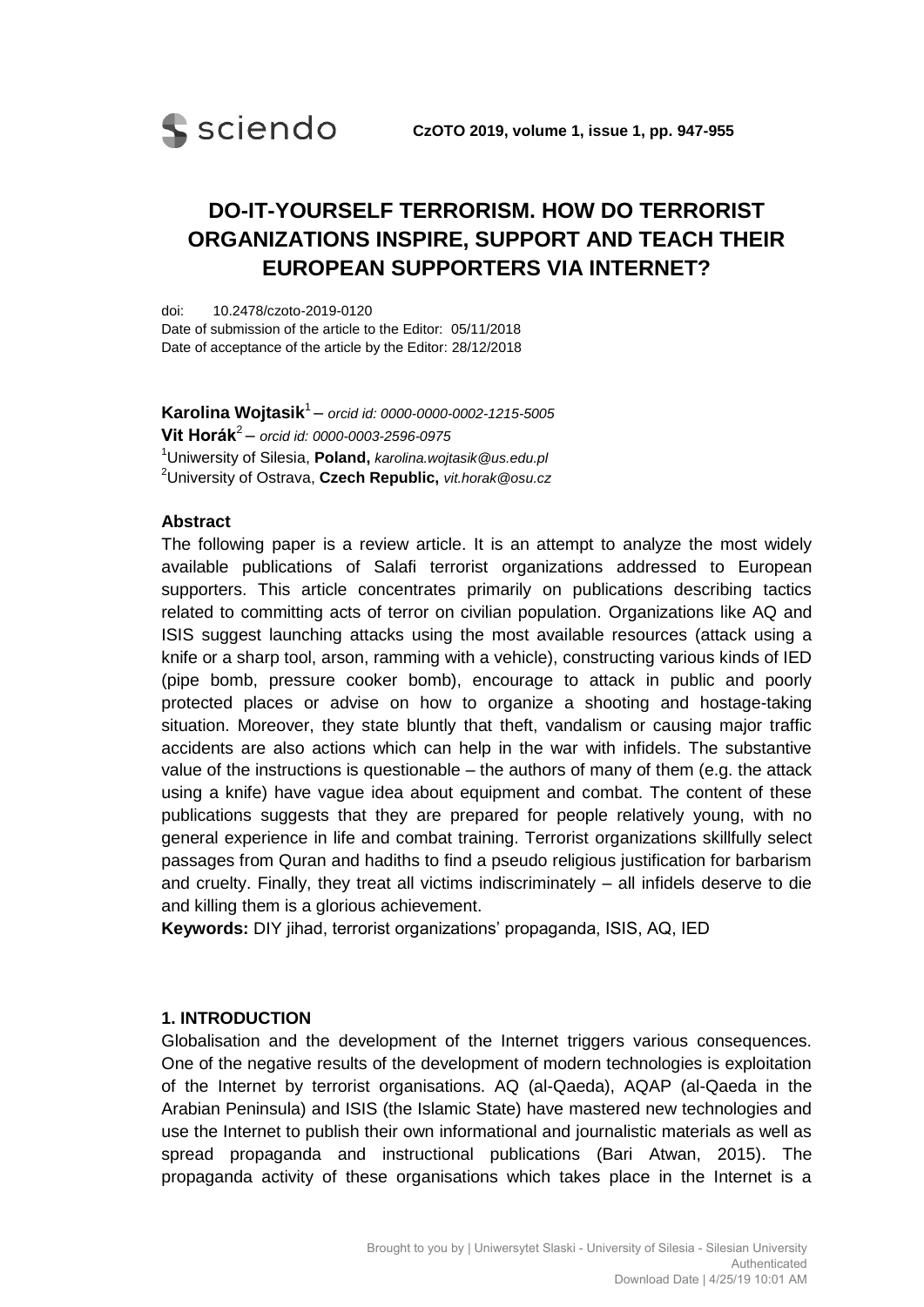phenomenon widely analysed and discussed (Ingram, 2017; Bloom, 2017). Frequently examined are the ways of radicalisation and recruitment of European fighters and female volunteers who join the ranks of terrorist organisations in Syria and Iraq (van San, 2018; Wignell et al., 2017). The issue which receives the least amount of scientific attention is the phenomenon of Open Source Jihad. It is a strategy used by Salafi terrorist organisations (mostly AQ, AQAP and ISIS) which consists in providing their radical sympathisers and supporters with propaganda and ideological materials via the Internet. The materials also include tactical information (instructions on how to construct an IED or organise a terrorist attack) and creative ideas for killing civilians in the West. An attack conducted by a terrorist who was not a member of any organisation, did not have any direct contact with members of such organisations but read materials published by it, expressed support or exchanged correspondence with ideologists or other sympathisers of an organisation is referred to as an "inspired attack".

# **2. METHODS**

The following paper is a review article. Press publications which provided tactical knowledge, inspired, convinced and urged people to conduct a terrorist attack in a country inhabited by infidels were selected from the materials available online in English. No publications available on the DarkWeb were used. The study material consisted of 10 issues of *Rumiyah* magazine (ISIS), 17 issues of *Inspire* magazine (AQAP) and two e-books (ISIS). The research questions concerned ways, suggestions and instructions related to killing civilians, means of justifying such attacks, the target group as well as the substantive value of these instructions. The technique of content analysis defined as an investigation of recorded human communications (Babbie, 2009:342) was used in this study. This technique is applicable to the following forms of expression: books, magazines, websites, poems, newspapers, songs, letters, e-mails, bulletin board postings, contents of internet forums, social network sites and any components or collections thereof (Babbie, 2009:342). The definition of content analysis closest to the one conducted in this article comes from an article by Ewa Nasalska in which content is defined as a "term used to describe a set of meanings expressed by symbols (word, music, pictorial, art or gesticulative) which are the subject of information. A scientific method was developed to reconstruct, organize and interpret the content of a given information transmission. This method was named content analysis" (Nasalska, 1982:51).

# **3. RESULTS**

The analysed publications clearly show that the duty of any Salafi terrorist organisation sympathiser is to kill infidels. Both AQAP and ISIS use similar arguments: a society which supports politicians (e.g. by voting in elections) who send soldiers to Iraq and Afghanistan or authorise air strikes in Syria is complicit in the attacks on Muslims and deserve to die. Therefore, it is appropriate to organise attacks in the EU member states and the USA. The authors associated with ISIS state bluntly: "The Kafir's (infidel's) blood is halal for you. So shed it", suggesting clearly that there are no religious or moral consequences for killing a non-Muslim (Wojtasik, 2017: 113- 135). Moreover, ISIS publications include articles indicating that infidels should be treated with maximum brutality. Killing women and children is not a sin if it is impossible to separate them from men during, for example, an attack in a public place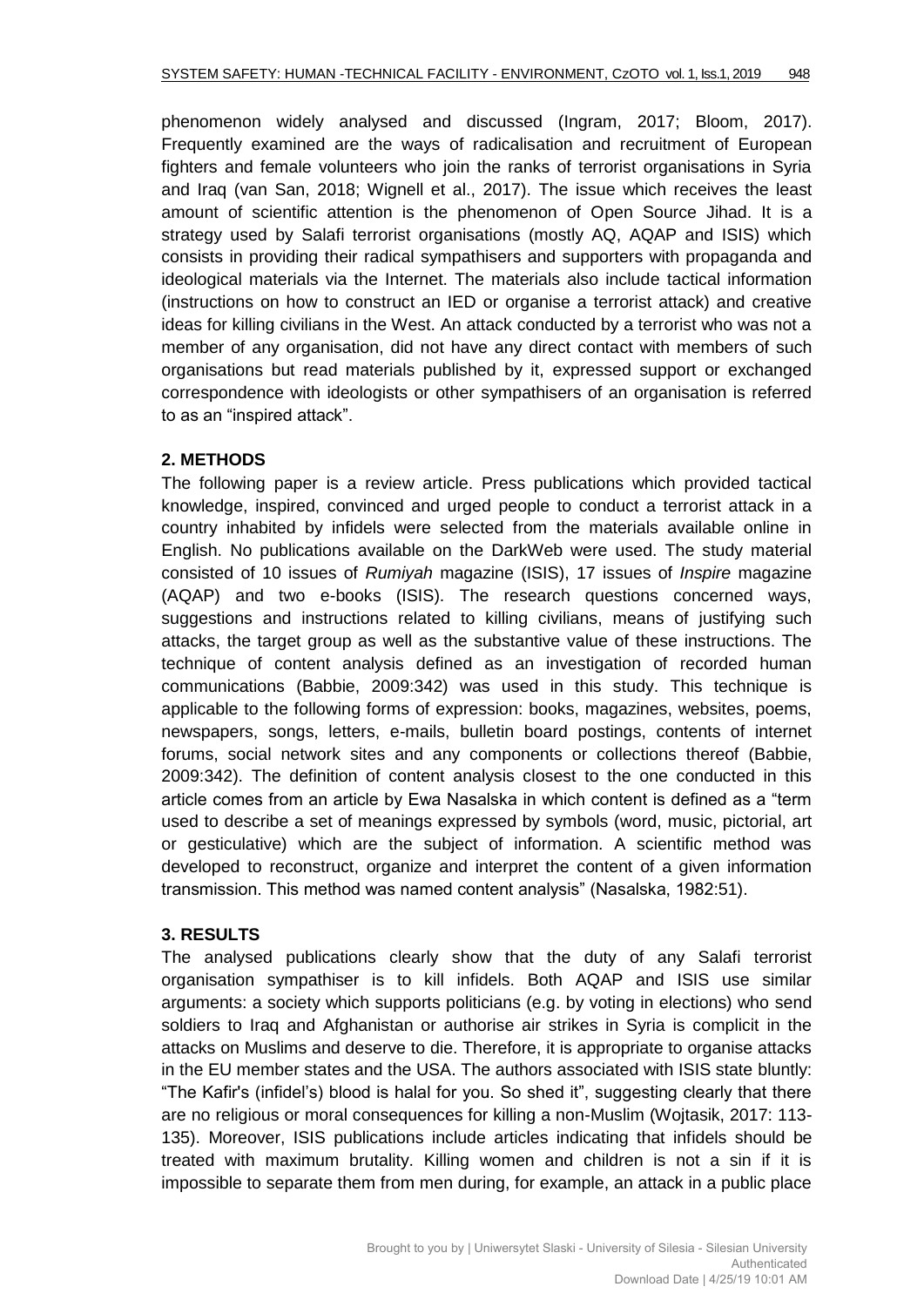or an arson attack. These articles include also a clear reminder that the success of an attack does not depend on thorough preparations or the skill of the fighter, but on the will of the one and only God (Allah) and a fighter who is too confident in his capabilities may be severely punished for his pride. The organisation skilfully selects suras and hadiths to justify all forms of brutality and barbarism. The messages are designed in such a way as if every Muslim was a supporter of the organisation and shared its point of view. This can lead to an increase in anti-Islamic behaviours in the West.

The leaders of AQAP, aware that there are thousands of Muslims in the West who undergo radicalization and who speak either English or French (as their mother tongue or official language of the country), created a relatively simple way to spread the views of the organisation by creating an online magazine available in the most spoken European languages. The purpose of *Inspire* magazine has been outlined in the first issue. It should inspire to fight in the name of ummah and for ummah which, according to the organisation, simply means to kill non-Muslims (infidels). A couple of dozen pages of colourful magazine modelled on the "serious" opinion weeklies, photographs and eye-catching graphics are supposed to reach the people who live in the culture of the image, meme, advertising message - in their case this way of communication is more effective than mullah's sermon. *Inspire* debuted with a coverline: *Make a bomb in the kitchen of your mom*. This issue features an article under the same title which is a manual on how to construct an IED. However, no exact amount of explosive material required to trigger an explosion is provided and the suggested detonator may fail in practice. Nevertheless, from the point of view of national security, such publications have the following consequences: a sympathiser of a terrorist organisation learns that a pipe bomb can be built by a person with no practical experience, from off-the-shelf materials and can use this knowledge to prepare an attack. Moreover, the article is a kind of an incentive for the readers to do further research. The Internet is full of recipes for construction of an IED of this kind and similar articles *inspire* to search for more effective and reliable methods of production or to improve a given construction. It should be emphasised that preparation of an improvised explosive device which can lead to death or disability of many random passers-by is depicted as a natural action which does not entail any consequences (legal, moral or ethical). It seems that assembly poses the only problem. The way device performs is described by the adjective *effective*. According to the author, effectiveness means at least 10 kills with a single bomb made in 1-2 days.

The second issue of the periodical suggests using a *mowing machine*. "The idea is to use a pickup truck as a mowing machine, not to mow grass but mow down the enemies of Allah" (Inspire No.2:45) – the author clarifies. The article explains why ramming pedestrians with a pickup truck is an effective way of killing, provides instructions on how to choose an appropriate place and how much speed is required. It is also suggested to mount metal blades to the front grill to maximise the efficiency of the attack. The author concludes with a comment that the best operation is an unexpected one which causes maximum death toll and economic losses. The article was published in 2010. Despite that vehicle terror attacks had happened before in the USA or Israel (and Iraq), the one in Nice (14.07.2016) was shocking and completely unexpected. Due to a large number of casualties, this attack has shaken public opinion and opened a new chapter in the history of terrorist attacks in Europe. Other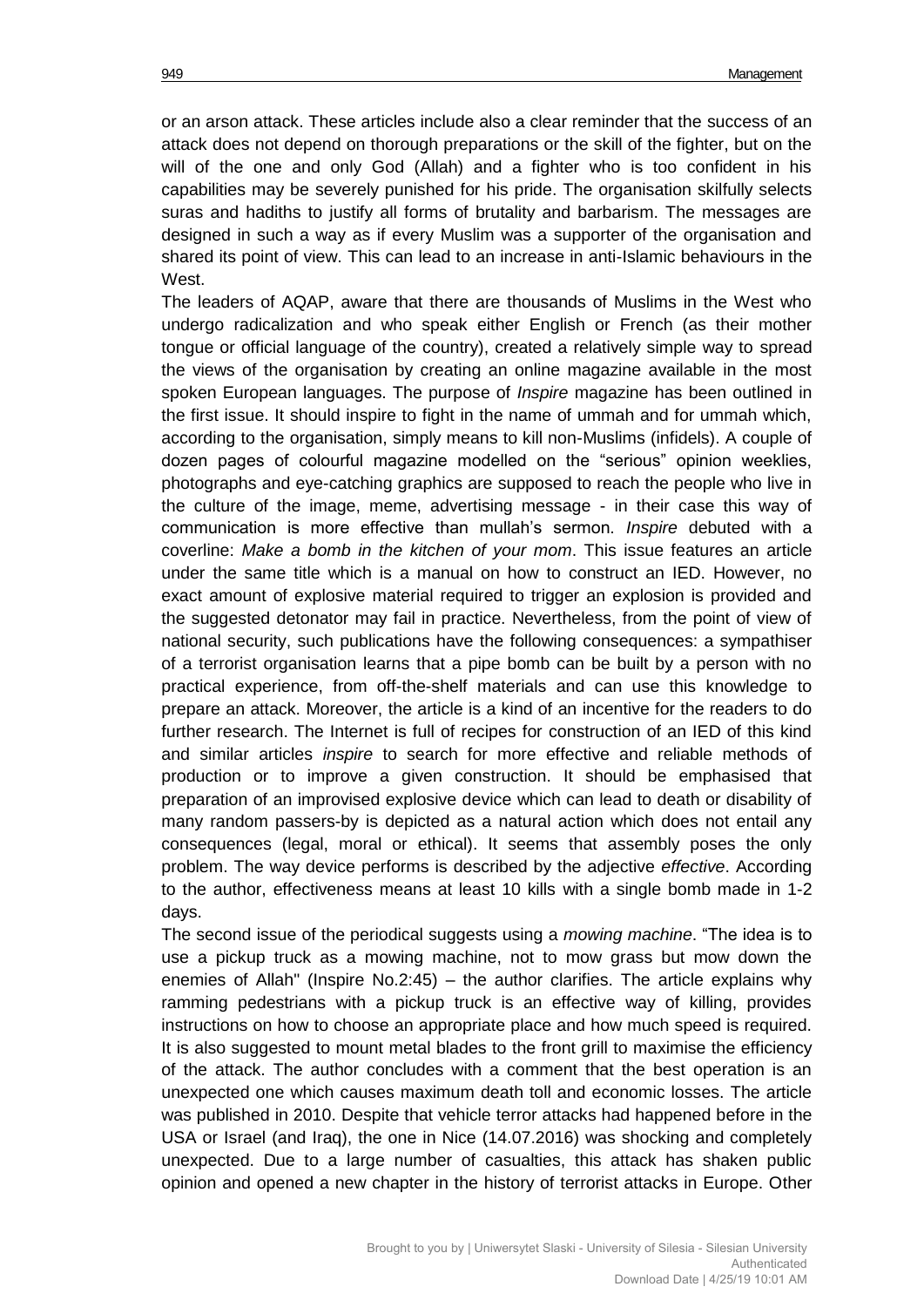attacks using vehicles soon followed: Berlin 2016, London 2017, Stockholm 2017 and Paris 2017. This tactic "proved to be reliable" in European conditions and Mohamed Lahouaiej-Bouhlel quickly became a hero and an example for other European jihadists.

Subsequent issues of *Inspire* provide more ideas for killing civilians. The authors teach how to successfully destroy a building by causing a gas explosion and advise which apartment to target in order to damage the structure of an entire block. Readers are encouraged to start forest fires and are instructed on how to make it spread rapidly. Another element of the tutorial section is a detailed description of how to produce acetone peroxide – an explosive material which is highly dangerous to use and obtain (Inspire No. 6:39-45). Terrorists have been creating devices based on this substance for years and such bombs were used in attacks in Brussels (2016), Paris (2015), London (2005), New York (2009 – a plot to bomb the subway) and in Israel. In addition, *Inspire* provides instructions on how to make a remote detonator (Inspire No. 8:34-39), car bomb (Inspire No. 12: 64-71), advises how to effectively set parked cars on fire (Inspire No. 10:53), cause car accidents (Inspire No. 10:52-55) and substantial traffic disasters (a detailed instruction on building a derailer). The authors encourage readers to vandalism on the assumption that all actions which cause harm to the infidels (also in the economic sense) are desirable. The  $12<sup>th</sup>$  issue provides information on potential targets in the USA, Great Britain and France - a list of locations worth attacking and information on events/national holidays which attract large numbers of people in each country. The  $13<sup>th</sup>$  issue features a 40-page manual (Inspire No. 13:70-111) on how to construct a bomb which can be detonated in a passenger plane. The next issue includes instructions on how to make a hand grenade (modified version of a pipe bomb) and how to assassinate a particular, selected person (Inspire No. 14:64-81). In the  $15<sup>th</sup>$  issue the subject of assassinations is continued and extended to include a section on performing an execution at victim's home. Moreover, it contains instructions on how to make a parcel bomb, how to plant an explosive device underneath the car of a potential target and how to install a charge which is triggered by opening the door to an apartment/house (Inspire No 15: 66-89).

*Rumiyah* magazine associated with ISIS, through the cycle entitled *Just terror tactics*, publishes tips for those who would like to conduct a terrorist attack in a location inhabited by infidels but don't know how to do it. It is clarified in the first part of the cycle (Rumiyah no. 2:12) that, although presented tactics are addressed to the socalled lone wolves, the term *just terror* (it is clearly stated that the word just refers to justice) is more adequate. It is used with regard to the operations in countries where the majority of population is non-Muslim (Arabic: Dar al-Kufr) conducted by fighters who declared allegiance (Arabic: bay'ah) to the so-called Islamic State. The organisation encourages killing as many infidels as possible which, apart from direct loss of life, will have more serious social consequences: "The overall objective of any just terror operation is to bring horror and misery to the enemies of Allah, and to remind them that their efforts to wage war against Islam and the Muslims will only lead to more and more mujahidin appearing in their very midst, ready to strike them mercilessly on their own soil" (Rumiyah no. 2:13). The readers of the magazine are suggested to commit mass killings – preferably in crowded and poorly protected places. Opening fire on a group of people is recommended as a very effective way of killing infidels and spreading panic and fear in the society. The authors suggest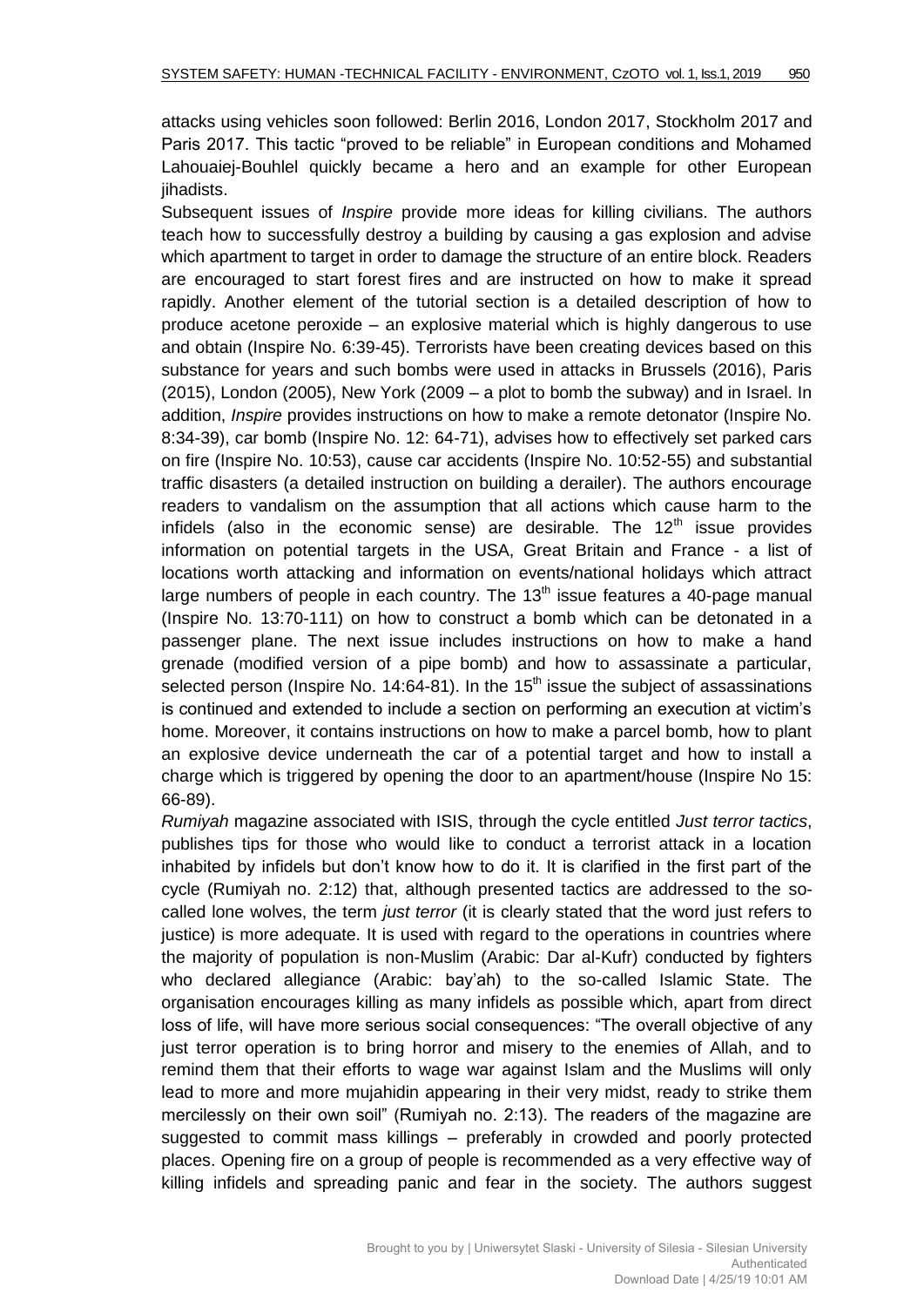creating a so-called staged hostage-taking situation in order to prolong the operation. This way police assault is delayed due to concerns about the life of the hostages. As a result, paramedics cannot reach and help the injured who slowly bleed out, the situation attracts more media attention and spreads trauma, sense of threat and fear. The article clearly states that such situation should result in killing the hostages and that negotiations are just means to an end, i.e. escalation of the effects of the attack and achieving the highest possible number of casualties. The following issues of *Rumiyah* provide instructions on carrying out knife attacks – which body parts to strike, what kind of weapon is preferable, how to lure a victim into a trap and where to look for a target. There is a lot of wishful thinking in these pieces of advice and not much specific knowledge. The authors seem not to realise that incapacitating a grown man is not a straightforward task and shooting or handling a firearm has to be developed through training. The section concerning ramming pedestrians using a pickup truck is equally non-substantive. Common-sense tips: the need to plan the attack, verify the route and choose the most optimal place are logical but the guidelines regarding the truck are not. The organisation does realise, however, that even the most radicalised supporter may not be able to directly attack someone using a knife or a firearm or drive a pickup truck and provides instructions on how to start a fire in residential buildings, schools, hospitals and forests. In fact, *Rumiyah* magazine does not offer anything new. All of the tactics described in the magazine have already been presented in *Inspire* which has been published for the past 8 years by *Al-Maleheem Media* (media wing of al-Qaeda in the Arabian Peninsula). So far, *Rumiyah* magazine has not featured instructions for making an IED which appeared frequently on the pages of *Inspire*. Although only variations of manuals on how to prepare a pipe bomb or a pressure cooker bomb have been published over the years, the media and propaganda effect of such materials is invaluable.

In 2015, ISIS issued online two "tactical" manuals: *How to Survive in the West. A Mujahid Guide* and *Muslim Gangs. The Future of Muslims of the West.* Both e-books were published in a non-editable format, although it is clear that the authors chose the simplest publicly available word processors and did not make use of the available functions to the fullest. In *A Mujahid Guide* it is possible to identify two main theses. Firstly, a properly motivated lone fighter can successfully conduct a terrorist attack about which millions of people will learn about. Secondly, the theatre of ideological and armed struggle between Muslims and infidels will soon move to Europe, thus it is important to make necessary preparations through physical training, gathering financial resources, tactical training, recruitment, radicalization of other likeminded Muslims or organising attacks. The e-book entitled *Muslim Gangs*, published in the same year, is based on two assumptions. Firstly, the so-called lone wolves are needed and can be very effective, but radical cells are even more effective. Secondly, actions of radical ISIS supporters can be much more effective if they start to form gangs and create own enclaves where infidels would be denied entry. The publication is addressed primarily to the citizens of the Western European states where ethnic, national and religious minorities are numerous enough for the above assumptions to be met. Such scenario would not be possible, for example, in Poland. As far as tactics is concerned, the publication contains several comments which may have specific, negative (from the point of view of counter-terrorism forces) implications. In some fragments, the authors explain that the police and other forces will be increasingly brutal and uncompromising in their actions. If a fighter gets arrested, he will be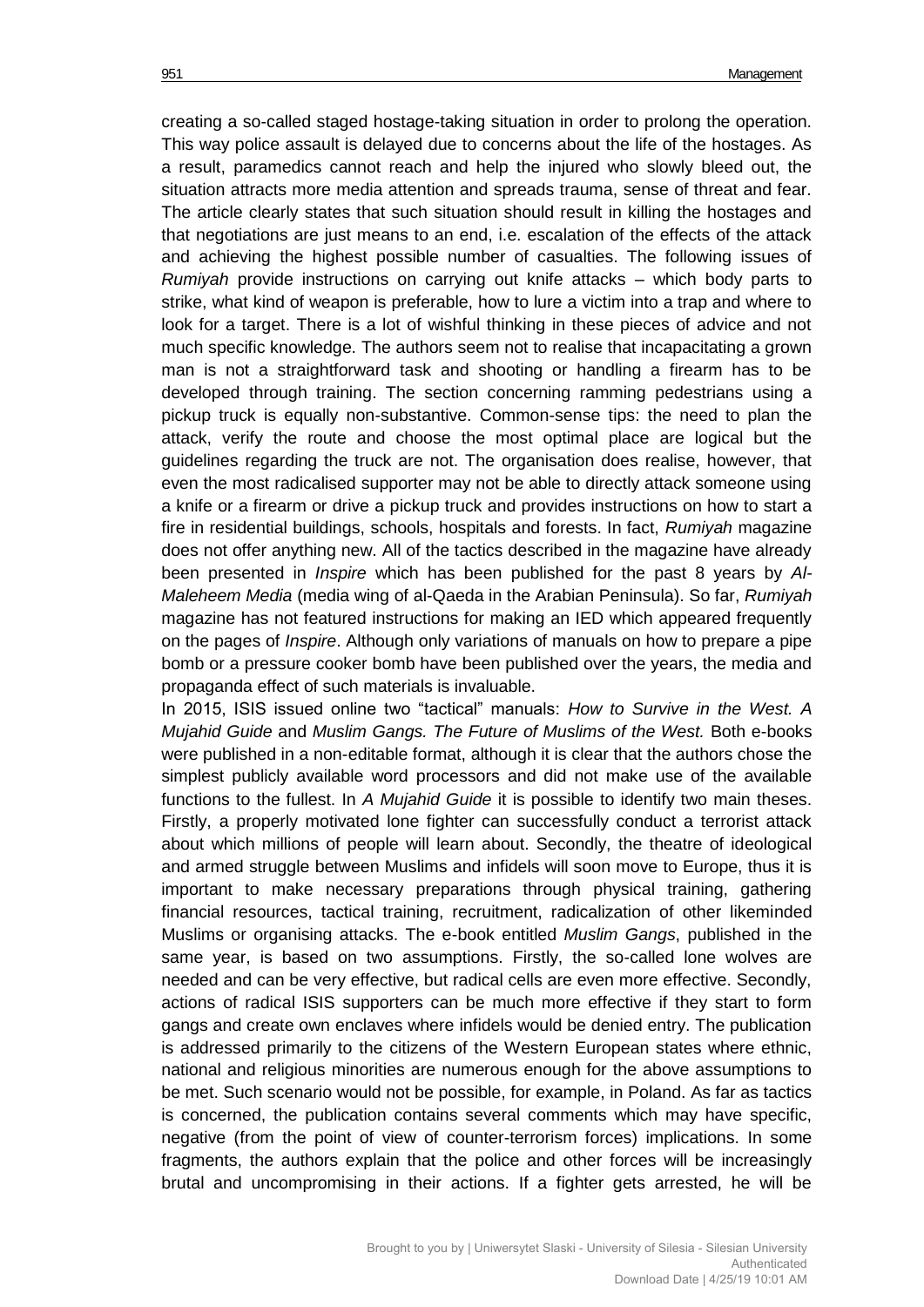tortured and humiliated, thus it is preferable to die instead of being deprived of dignity by infidels. Moreover, there is a high probability that an attacker will be fighting ferociously to avoid getting stopped and, when finally surrounded, will detonate an explosive belt or another kind of IED committing suicide and killing nearby police officers.

In summary, the instructions and tips, especially those published in *A Mujahid Guide*, are addressed to unexperienced and unfamiliar with combat young people. Pieces of information which for someone with minimal life experience are worthless, may sound professional for teenage enthusiasts of armed jihad who do not realise the absurdity of some of those tips and take at face value the declarations that anyone can join ISIS and perform great deeds in the name of ummah. A young man is much easier to radicalise and convince to do something risky and deadly – for example a terrorist attack. It should be noted that the average age of those responsible for a series of attacks in Paris (13.11.2015), which resulted in 129 casualties and more than 300 injured (with 90 of them in critical condition), is 26 years. Moreover, the existence of deep-cover fundamentalists who for months feed on the vision of wreaking total destruction in the name of God and ummah is a serious danger. The act of terror in Nice (14.07.2016) proved that a single, properly motivated fighter is capable of conducting an attack which killed 86 people and injured 450 (with 50 in critical condition).

#### Table 1

| <b>ACTIVITY</b>          | <b>INSPIRE (AQAP)</b> | <b>RUMIYAH (ISIS)</b> | <b>MUJAHID</b><br><b>GUIDE/MUSILM</b><br><b>GANGS (ISIS)</b> |
|--------------------------|-----------------------|-----------------------|--------------------------------------------------------------|
| Calling for killing      | $\ddot{}$             | $\ddot{}$             | $\ddot{}$                                                    |
| infidels in EU countries |                       |                       |                                                              |
| and the USA              |                       |                       |                                                              |
| Construction of an IED   | $\ddot{}$             |                       | $\ddot{}$                                                    |
| Construction of remote   | $\ddot{}$             |                       | $\ddot{}$                                                    |
| detonators               |                       |                       |                                                              |
| Vehicle-ramming attack   | $\ddot{}$             | $\ddot{}$             | $\ddot{}$                                                    |
| Arson                    | $\ddot{}$             | $\ddot{}$             | ÷                                                            |
| Knife attack             | $+$                   | $\ddot{}$             |                                                              |
| Assassinations           | $\ddot{}$             | $\ddot{}$             | $\ddot{}$                                                    |
| Causing road accidents   | $\ddot{}$             |                       |                                                              |
| Causing traffic          | $\ddot{}$             |                       |                                                              |
| disasters                |                       |                       |                                                              |
| Destruction of public    | $\ddot{}$             |                       |                                                              |
| property                 |                       |                       |                                                              |
| Destruction of private   |                       | $\ddot{}$             |                                                              |
| property                 |                       |                       |                                                              |
| Theft                    | $\ddot{}$             | $\ddot{}$             | $\ddot{}$                                                    |

#### Comparison of the content related to killing civilians

# **4. DISCUSSION**

The common theme of the attacks in San Bernardino (2015 – 14 casualties, dozens of injured), Orlando (2016 – 49 casualties, dozens of injured) and Nice (2016 – 86 casualties and more than 400 injured), apart from a high death toll, is the fact that the attackers did not have a direct contact with any terrorist organisation. In the case of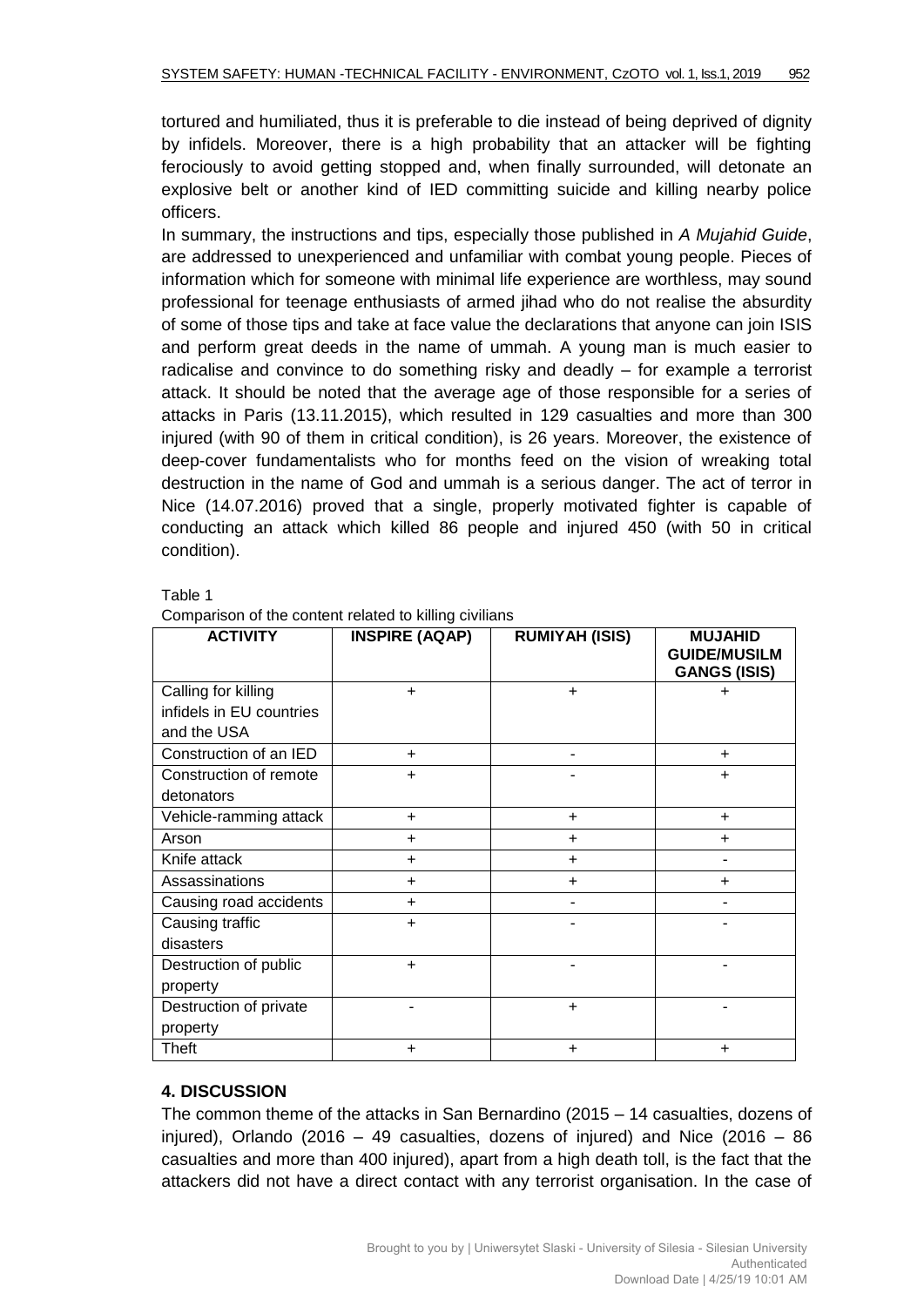the attacks in Bernardino and Orlando, the terrorists declared allegiance (via social media or during negotiations) to ISIS. However, there is no publicly available proof that they were members of this organisation or established contact with members of the Salafi terrorist organisations like AQ, AQAP or ISIS. Although the attacker from Nice did not swear any allegiance, ISIS quickly claimed responsibility for the attack and recognised Mohamed Lahouaiej-Bouhlel as a mujahid from their organisation. These examples characterise the so-called inspired terrorist attacks – i.e. attacks conducted by radical supporters of armed jihad. Such operations are prepared and carried out with no direct involvement of terrorist organisations but frequently using instructions they provide and under the influence of the propaganda they spread.

| эr<br>ш |  |
|---------|--|
|---------|--|

|                           | <b>ATTACK INSPIRED BY A</b><br><b>TERRORIST ORGANISATION</b><br>- NICE, 14.07.2016 | <b>DIRECT TERRORIST</b><br><b>ATTACK – PARIS,</b><br>13.11.2015 |  |
|---------------------------|------------------------------------------------------------------------------------|-----------------------------------------------------------------|--|
| <b>INVOLVEMENT OF A</b>   | Indirect                                                                           | Attack directed and carried                                     |  |
| <b>TERRORIST</b>          |                                                                                    | out by fighters from ISIS                                       |  |
| <b>ORGANISATION</b>       |                                                                                    |                                                                 |  |
| <b>LOCALISATION</b>       | Single location                                                                    | Multiple locations                                              |  |
| <b>SUICIDE ATTACK</b>     | No.                                                                                | Yes - explosive belts                                           |  |
| <b>ATTACKER</b>           | Inexperienced attacker who did                                                     | Military experience, confirmed                                  |  |
|                           | not kill anyone before                                                             | kills in Syria                                                  |  |
| <b>IED</b>                | No IED                                                                             | All IED worked                                                  |  |
| <b>HISTORY OF</b>         | No.                                                                                | Yes                                                             |  |
| <b>TERRORIST ACTIVITY</b> |                                                                                    |                                                                 |  |
| <b>LEVEL OF</b>           | Very high                                                                          | Very high                                                       |  |
| <b>RADICALISATION</b>     |                                                                                    |                                                                 |  |
| <b>NUMBER OF</b>          | 86                                                                                 | 130                                                             |  |
| <b>CASUALTIES</b>         |                                                                                    |                                                                 |  |

Inspired attack vs. direct attack

The analysis of major terrorist attacks organised in EU countries and the USA indicates clearly that inspired attacks are gaining popularity.

With access limited only to the publicly available materials, it is impossible to clearly determine if the attackers made use of the publications discussed in this article (such data is accessible only by the security services). However, it should be stressed that the tactics and methods deployed by the fighters correspond to the contents of the publications released by terrorist organisations. On 16.11.2017, 106<sup>th</sup> issue of *al-Naba* weekly (in Arabic) was uploaded online. This information and propaganda periodical is published by one of the media wings of ISIS. The articles relate to the military activity of the so-called Islamic State, predominantly within Iraq and Syria. Apart from news from the front, extensive reports on successes (not as much about losses), the newspaper provides a lot of statistical data on the number of killed enemies, acquired equipment, successful detonations of VBIED (vehicle-borne improvised explosive), etc. *Al-Naba* is not translated into any European language. The 106<sup>th</sup> issue includes a summary (Al-Naba No. 106: p. 2) of ISIS operations carried out abroad during the past year. It should be noted that the organisation uses Islamic calendar according to which during autumn of 2017 came the end of the year 1438 (3.10.2016-21.09.2017) and the summary pertains this time period.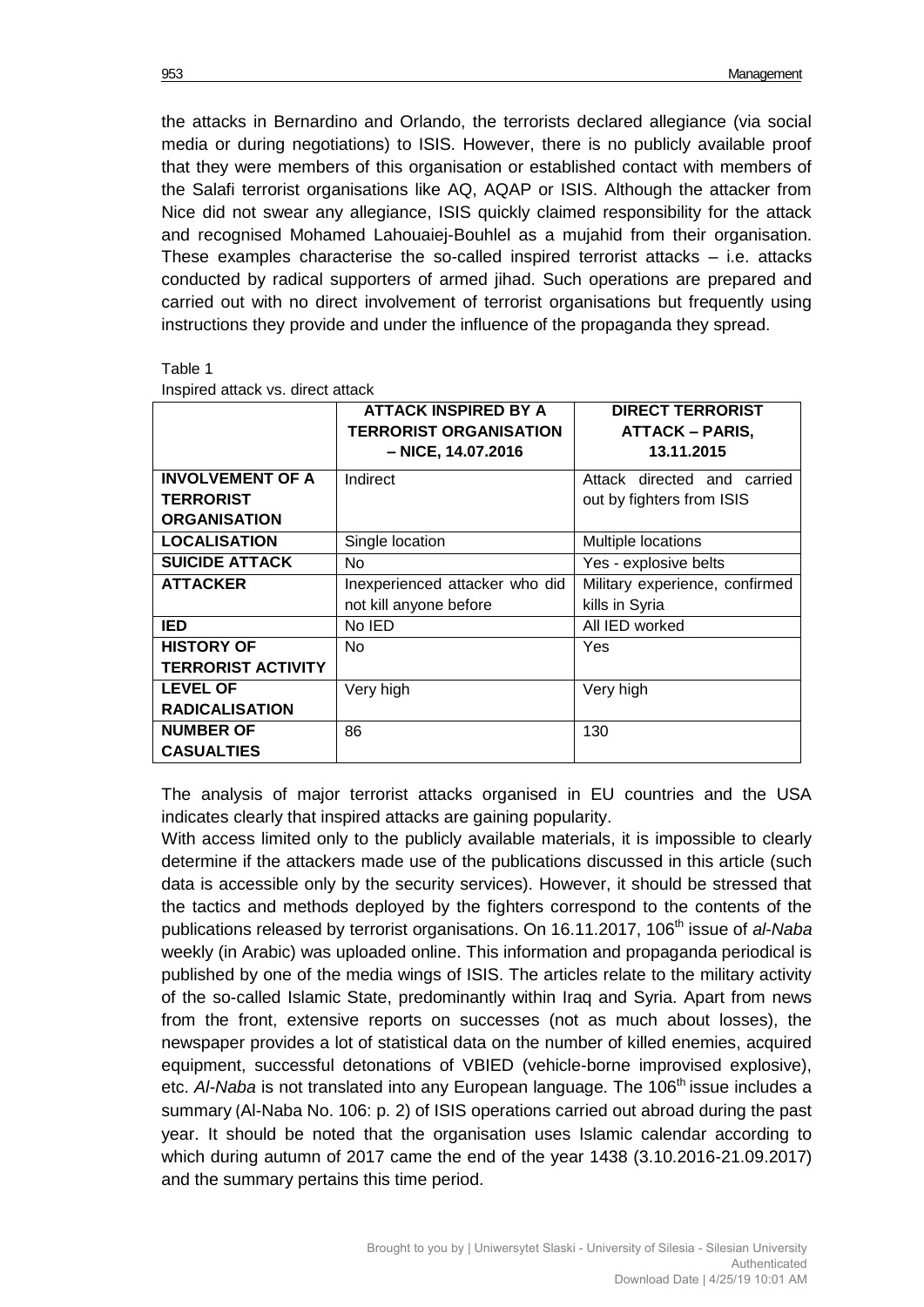|                                                                                   | $11 -$<br>19.03.2012,<br><b>TOULOUSE,</b><br><b>MONTAUBAN</b><br>, FRANCE | 13.11.2015,<br>PARIS,<br><b>FRANCE</b>                     | 2.12.2015,<br><b>SAN</b><br><b>BERNARDIN</b><br>O, USA | 12.06.2016<br><b>ORLANDO</b><br><b>USA</b>            | 14.07.2016<br>NICE,<br><b>FRANCE</b>             |
|-----------------------------------------------------------------------------------|---------------------------------------------------------------------------|------------------------------------------------------------|--------------------------------------------------------|-------------------------------------------------------|--------------------------------------------------|
| <b>INVOLVEME</b><br>NT OF A<br><b>TERRORIST</b><br><b>ORGANISA</b><br><b>TION</b> | inspired                                                                  | direct                                                     | inspired                                               | inspired                                              | inspired                                         |
| <b>TACTICS</b>                                                                    | active shooter                                                            | active<br>shooter, IED,<br>hostage-<br>taking<br>situation | active shooter,<br>IED,                                | active<br>shooter,<br>hostage-<br>taking<br>situation | ramming<br>pedestrian<br>S,<br>active<br>shooter |
| <b>CASUALTIE</b><br>S                                                             | $\overline{7}$                                                            | 129                                                        | 14                                                     | 49                                                    | 86                                               |
| <b>GOAL</b>                                                                       | mass murder                                                               | mass murder                                                | mass murder                                            | mass<br>murder                                        | mass<br>murder                                   |
| <b>ATTACKER</b>                                                                   | home-grown<br>terrorist                                                   | Fighters<br>returning<br>from abroad                       | home-grown<br>terrorist                                | home-<br>grown<br>terrorist                           | home-<br>grown<br>terrorist                      |

Table 3 Characteristics of the attacks

The organisation's activities abroad include in total: 38 operations in 19 countries conducted by 80 mujahids. The article shows statistics related to the attacks mounted in 19 countries and classifies them by category: 24% - using IED or grenades, 21% stabbing attack using a knife or other sharp tool, 19% - using firearms, 18% - suicide missions, 13% - vehicle-ramming attack, 5% - arson. The above-mentioned tactics have been described in the official publications of ISIS and AQAP.

# **5. CONCLUSION**

Firstly, the substantive value of the study material is questionable. Common-sense tips are intertwined with strange comments and this mixture is seasoned with a lot of wishful thinking. However, such messages should not be ignored because they have substantial value from the propaganda point of view. Even if these instructions are recognised as useless by a determined terrorist, there are other ways to find further guidance. Secondly, terrorist organisations formulate their message in a way suggesting that all Muslims are supporters of jihad and potential threat. This will result in an increase of aversion and hatred towards all Muslim population, including those who have nothing to do with terrorism. Thirdly, terrorist organisations are perfectly aware of psychological effects of an attack and keep reminding at every opportunity to make an operation obtain as much publicity as possible. They advise also to clearly state the name of the author of an attack so that there is no doubt that the organization responsible for it is fearsome. Fourthly, spreading panic in the society and fuelling the sense of fear or threat are the main goals/results of the attacks conducted in the West by both ISIS and AQ. Fifthly, the organisations encourage to mindless killings, use social engineering to eliminate second thoughts, pricks of